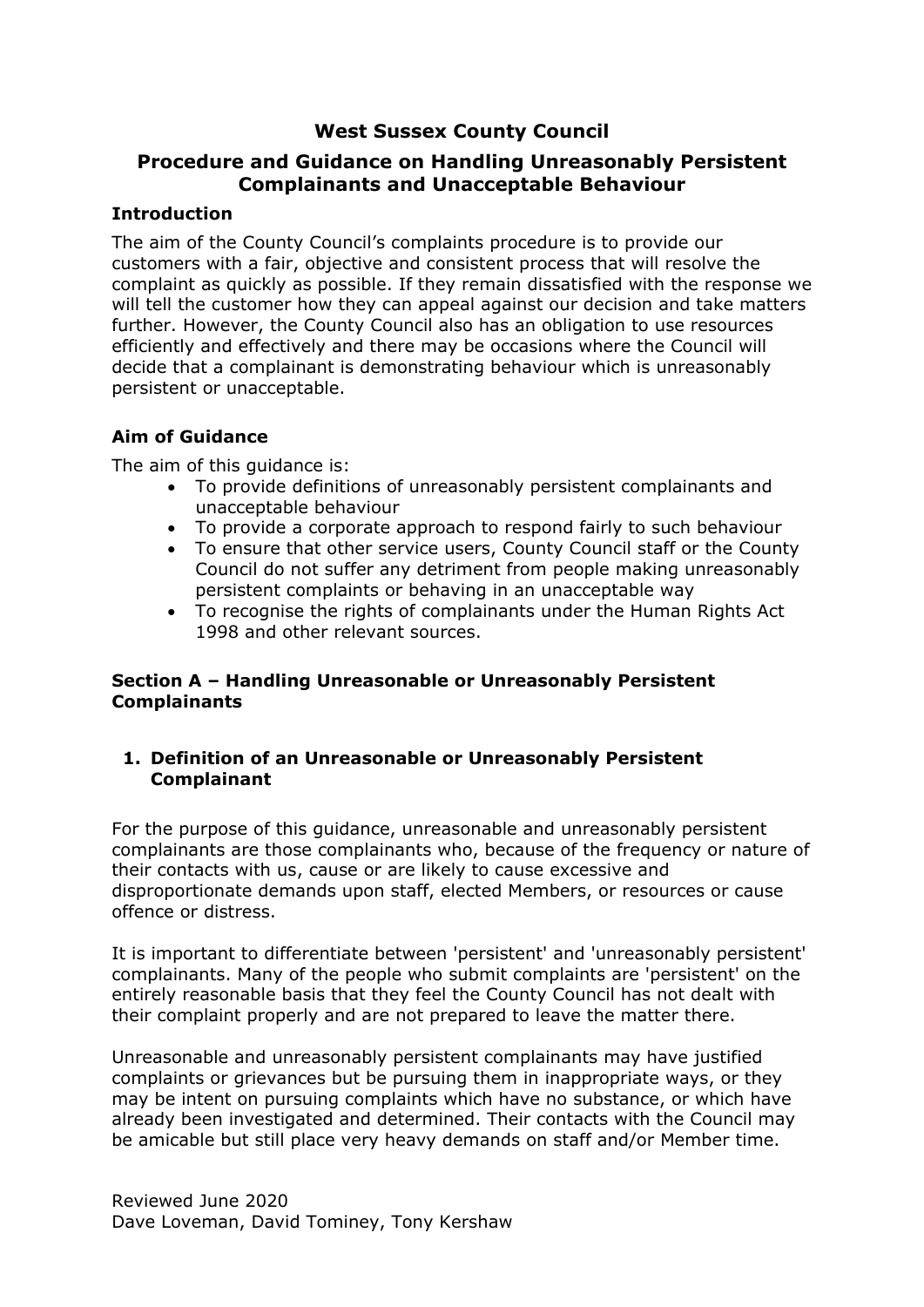Sometimes the person's behaviour is or becomes unacceptable, for example, abusive, offensive or threatening. This is dealt with at the end of this guidance.

For the purposes of this procedure, complainants may be deemed unreasonably persistent if they demonstrate one or more of the following behaviours:

- a) Continuing to pursue a complaint where the County Council's complaints procedure has been fully and properly implemented and exhausted, or where the substance of the complaint has been fully aired in another forum (including complaints panels). This includes seeking an unrealistic outcome for the complaint.
- b) Submitting repeat complaints, after complaints processes have been completed, about the same issues, or with additions/variations which the complainant insists make these 'new' complaints.
- c) Refusing to accept the complaint outcome repeatedly arguing the point and complaining about the decision.
- d) Refusing to specify the grounds of a complaint, despite offers of assistance with this from the authority's staff.
- e) Refusing to co-operate with the complaints investigation process while still wishing their complaint to be resolved.
- f) Insisting on the complaint being dealt with in ways that are incompatible with the adopted complaints procedure or with good practice.
- g) Making what appear to be groundless complaints about the staff dealing with the complaints, and seeking to have the complaint dealt with by others or through a different route.
- h) Having an excessive number of contacts with County Council staff and/or Members while a complaint is being looked into – placing unreasonable demands on staff and/or Members, such as repeated or lengthy 'phone calls, requests for personal interviews or lengthy or frequent correspondence.
- i) Changing the substance of a complaint or continually raising new issues whilst the complaint is being investigated, or raising large numbers of detailed points and insisting they are all fully answered.
- j) Raising a very large number of complaints which, upon investigation cannot be substantiated.
- k) Adopting a 'scattergun' approach: pursuing a complaint or complaints with different internal and/or external persons or organisations at the same time or generating concurrent enquiries about the same matter.
- l) Denying receiving an adequate response in spite of correspondence specifically responding to their complaint.

# **2. Dealing with Unreasonably Persistent Complainants**

It is emphasised that this approach should be used only after all reasonable measures have been taken to try to resolve a complaint by following the West Sussex County Council complaints procedure. **The Customer Relations Manager or Complaints and Representations Manager should always be involved.** 

A complainant may be identified as unreasonably persistent at any stage of the complaints procedure and action should be determined by the seriousness of the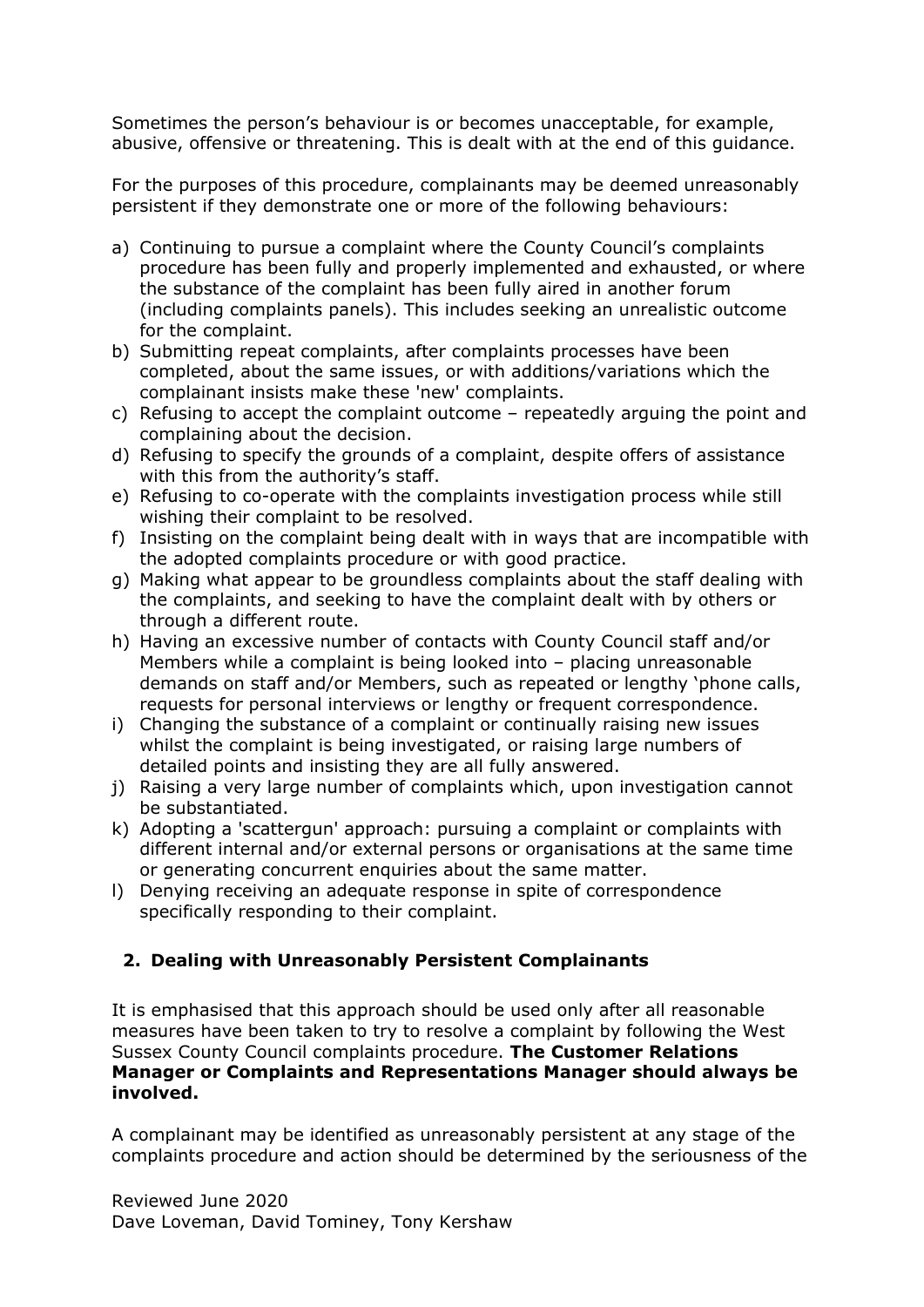conduct **not** the stage it has reached in the complaints procedure. In exceptional cases the steps below may be combined.

# **3. Prior to taking action**

Where officers and/or Members identify that they may be dealing with an unreasonably persistent complainant in accordance with the above criteria, the case should be referred as soon as possible to the Head of Service or Director relevant to the subject matter of the complaint. Before deciding whether the procedure should be applied the Head of Service or Director should be satisfied that:

- the complaint is being or has been investigated properly;
- any decision taken has been in accordance with the complaints policy;
- communications with the complainant have been appropriate; and
- the complainant is not now providing any significant new information that might affect the County Council's view on the complaint.

If satisfied on these points, he or she should consider whether further action is necessary prior to taking the decision to designate the complainant as unreasonable or unreasonably persistent. Examples might be:

- If no meeting has taken place between the complainant and an officer/officers and provided that nothing is known about the complainant which would make this unadvisable, consider offering the complainant a meeting with an officer of appropriate seniority. Sometimes such meetings can dispel misunderstandings and move matters towards a resolution.
- If more than one directorate is being contacted by an unreasonably persistent complainant, consider:
	- − setting up a strategy meeting to agree a joint approach; and
	- − designating a key officer to co-ordinate the County Council's response(s).
- If the complainant has special needs, an advocate might be helpful to both parties: consider offering to help the complainant find an independent one.

## **4. Action**

## **Step 1 – Warning**

Before applying any restrictions give the complainant a warning that if his/her actions continue the Council may decide to treat him/her as an unreasonably persistent complainant and explain why. If, following the warning, the complainant ceases his/her actions then no further steps are necessary. If the complainant resumes or repeats his/her actions, then consideration should be given as to whether a reminder would be appropriate before moving to the next steps. The time-period between warning and resumption of the actions will be an important factor in these considerations.

## **Step 2 – Designate as unreasonable and impose restrictions**

The action to take in relation to an unreasonable or unreasonably persistent complainant should be appropriate and proportionate to the nature and frequency of behaviour. The following list is a 'menu' of possible options for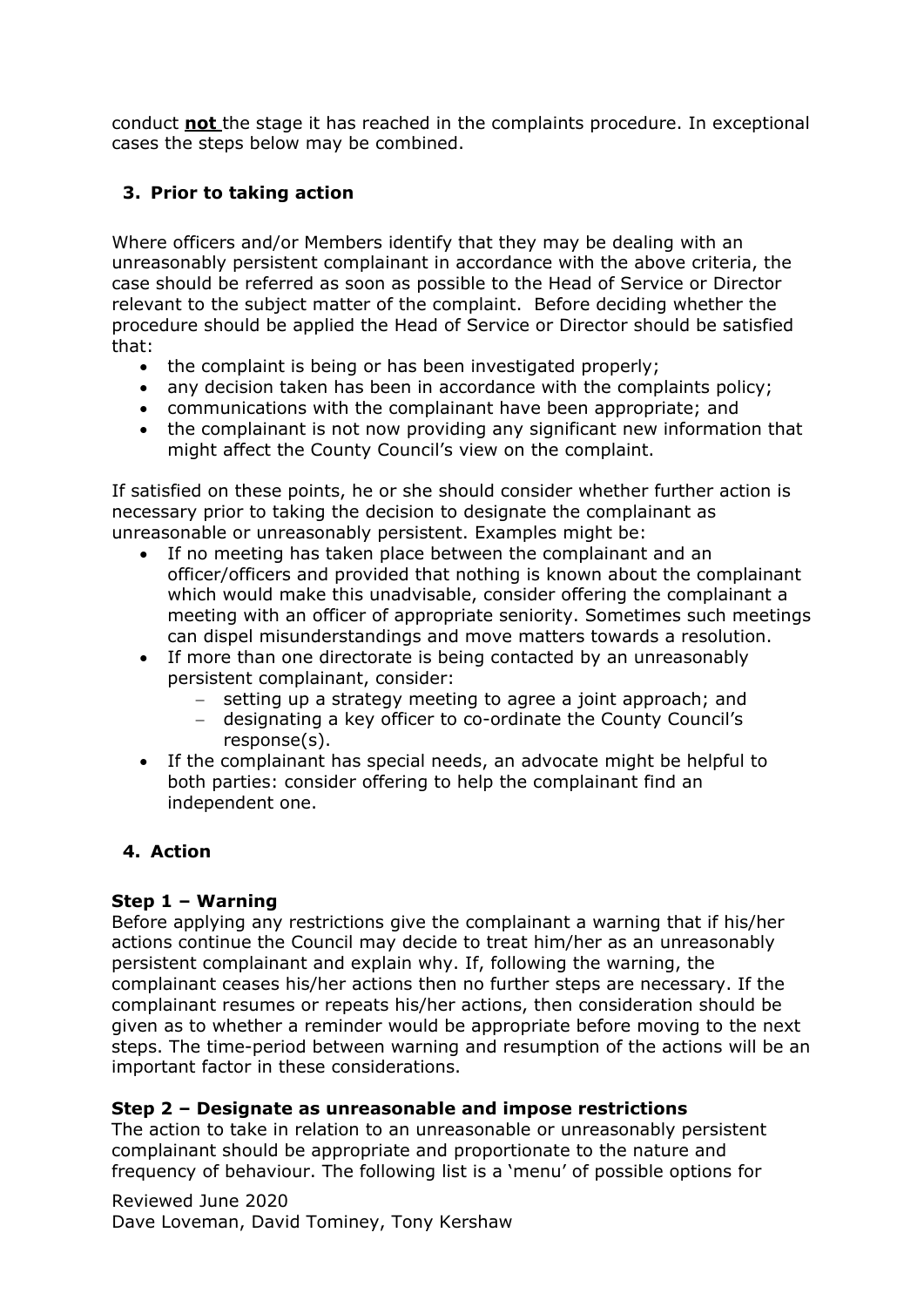managing a complainant's involvement from which one or more might be chosen and applied, **if warranted**. It is not exhaustive and often local factors will be relevant in deciding what might be appropriate action:

- 1. To withdraw or restrict contact with the complainant either in person, by telephone, by letter/e-mail or any combination of these. One form of contact must always be maintained with the complainant, although this may be restricted e.g. the complainant could be notified that telephone calls will be taken only at specific times of specific days and may be time-limited, that correspondence must be in writing, or that only a nominated staff member will deal with their calls in the future and any appointments must be made with that nominated member of staff.
- 2. To notify the person that no further action on the complaint (whether completed or not) will be taken. In appropriate cases this will be combined with 5 below.
- 3. To inform the person that contact will be made only through a legal or other representative nominated by the complainant
- 4. To inform the complainant that contact will not be made with their current representative where that person is the cause of concern.
- 5. To notify the complainant that they have the right to refer the matter to the Local Government Ombudsman's office (and to supply the relevant form) or other appellate body such as the Information Commissioner.

If, after due warning, the Head of Service or Director decides to designate the complainant as unreasonably persistent, inform the complainant clearly and promptly in writing:

- that the decision has been taken;
- the reasons for it;
- what it means for his or her contacts with the County Council;
- how long any restrictions will last; and
- that they have the right to ask the Local Government and Social Care Ombudsman to consider the Council's decision and actions. The action taken and reasons should be documented in the relevant complaint file and circulated to any other officers and/or Members involved in the complaint. The Chief Executive and other potential contacts (such as Director's PA and Customer Service Centre Manager) should also be informed.

## **Step 3 – Further restrictions and/or legal action**.

If the person continues to contact the County Council and it is clear that they will not accept the County Council's decision on the matter and all appropriate avenues of internal review or appeal have been exhausted, the Head of Service or Director should refer the case to the Chief Executive and Monitoring Officer. They will consider the evidence available and determine what further action to take. At this stage the Chief Executive and Monitoring Officer may decide:

• To notify the person in writing that any correspondence received on the same matter will be read and filed but responded to only if the person provides significant, new information relating to their complaint, or raises new issues which, in the County Council's opinion, warrants a new investigation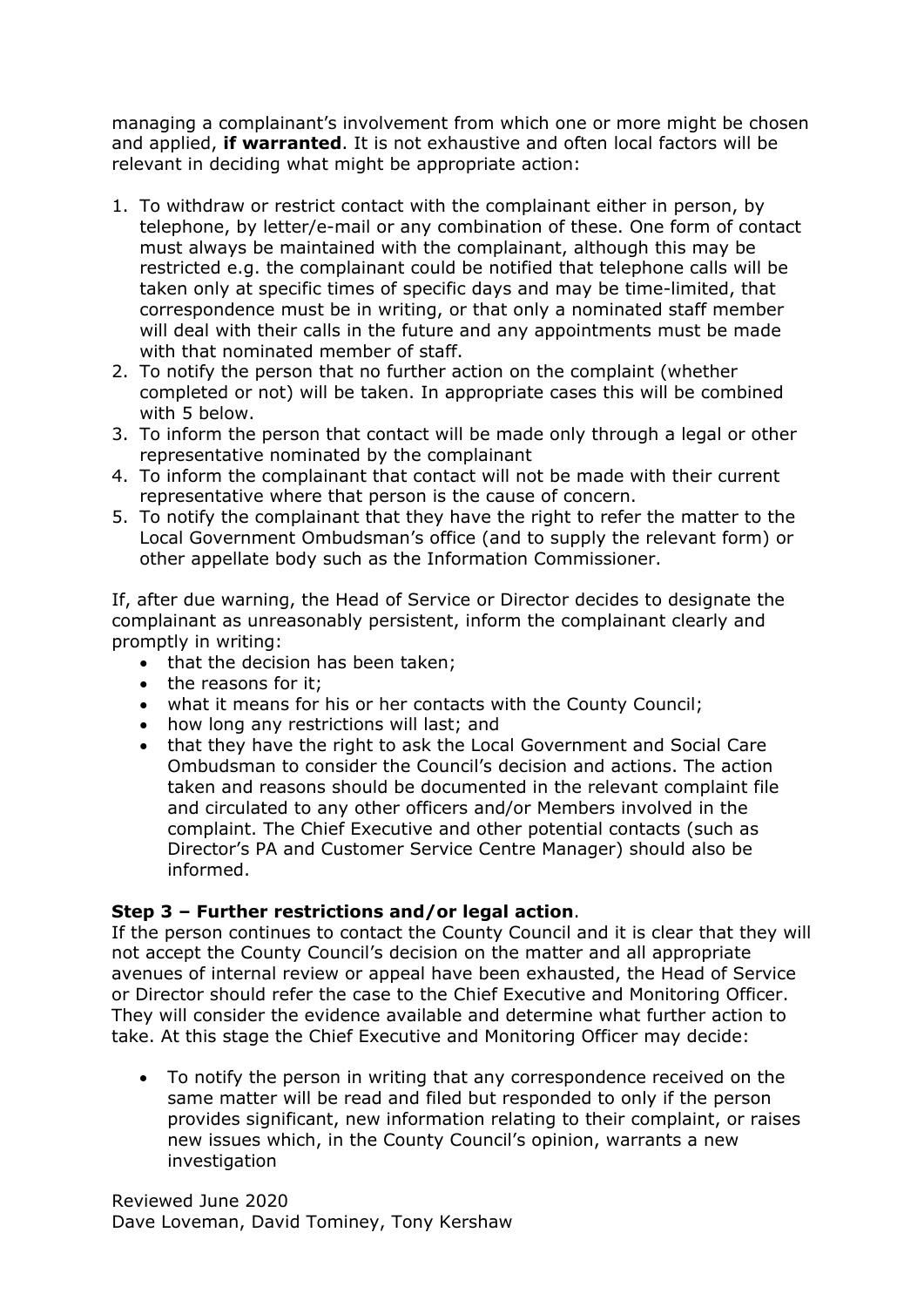• In exceptional circumstances to take legal action.

The decision will be notified to the complainant in writing. This notification should be copied for information to officers and Members involved in the complaint or likely to be contacted by the complainant.

#### **Record of Complainants**

It is the responsibility of the Customer Relations Team to maintain an up to date record of complainants who have been designated unreasonably persistent

#### **Further Complaints**

Any further complaints or communication received from an unreasonable or unreasonably persistent complainant must be reviewed by the relevant officers to ensure that it does not contain fresh and relevant information about the original complaint, which would require a further review of the complaint, or a genuine new complaint that deserves a response.

## **5. Withdrawing Unreasonable or Unreasonably Persistent Status**

Once a complainant has been determined as unreasonable or unreasonably persistent there must be a plan to review by the officer taking the original decision to designate and to consider withdrawing this status if a complainant demonstrates a more reasonable approach, or if they submit a further complaint for which the normal complaints procedure would appear appropriate. Where this is the case, discussion will be held with the Chief Executive and Monitoring Officer and, subject to their approval, normal contact with the complainant will then be resumed. The complainant will be advised of this in writing.

## **6. Referring unreasonable and unreasonably persistent complainants to the Local Government and Social Care Ombudsman**

In some cases, relations between the County Council and complainants break down while complaints are under investigation and there is little prospect of achieving a satisfactory outcome. In such circumstances there is little purpose in following through all stages of the County Council's complaints procedure and, where this occurs, the Ombudsman may be prepared to consider complaints before complaints procedures have been exhausted. This is the case even in respect of statutory complaints procedures. If this option is being considered, the advice of the Customer Relations Manager or Complaints and Representations Manager must be sought.

A complainant who has been designated an unreasonably persistent complainant may make a complaint to the Ombudsman about the way in which he or she has been treated. The Ombudsman is unlikely to be critical of the County Council's action if it can show that the decision has been taken properly and fairly.

#### **Section B – Handling Unacceptable Behaviour**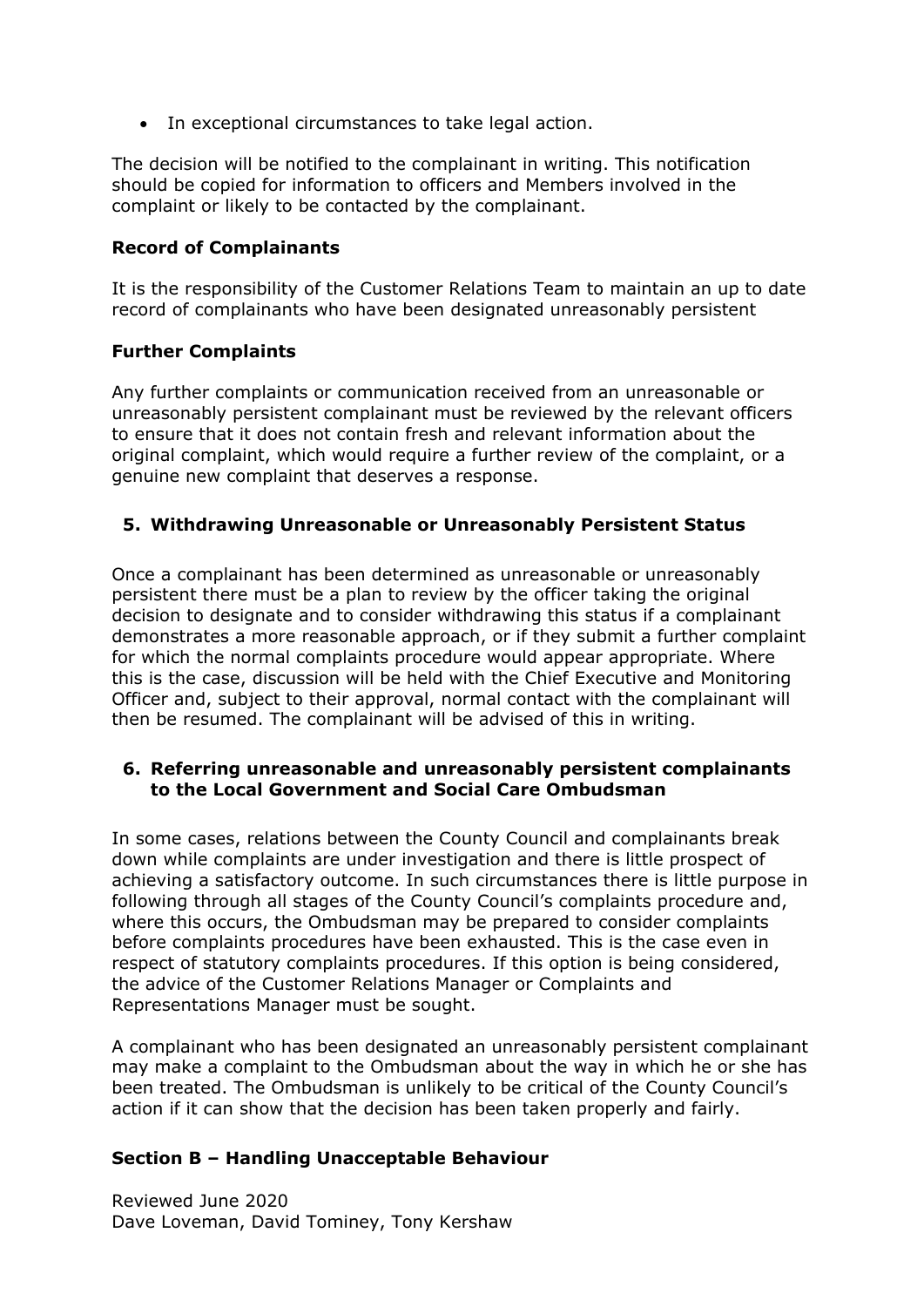## **7. Definition of and Guidance on unacceptable behaviour**

The County Council does not expect its staff or members to tolerate behaviour by customers that is unacceptable and will take action to protect them from that behaviour. This is defined as:

Conduct towards County Council staff, elected Members, or others acting on the County Council's behalf (referred to in this document as *representatives*) which is abusive, offensive or threatening, or using or threatening the use of violence or harm to people or property.

Such behaviour may include:

- harassing or being personally abusive or verbally aggressive towards the Council's representatives
- behaving aggressively or threateningly towards the Council's property, reputation or individual representatives
- targeting high numbers of e-mails or telephone calls to a particular representative or to several representatives, repeating demands or expecting immediate responses on the same or similar issues
- Using communications or social media to make repeated and unwarranted comments about the Council or its representatives so as to cause offence or distress or in order to damage the reputation of the representative or the Council.

Staff must document all instances of such behaviour and report it to their manager, who should assess the risks posed by the behaviour and ensure that any incident of abuse or aggression, including verbal abuse and threats, is reported using the online Incident Reporting Form.

Elected members should retain and document any instances of such behaviour and make the record available to an officer in Democratic Services who will access the Incident Reporting Form and will consider whether to escalate the matter to the Monitoring Officer.

Incidents of this type which take place via email or telephone may be in breach of s127 of the Communications Act 2003, which covers offensive and threatening messages sent over a "public" electronic communications network.

Whether in person or via 'phone/email/letter/social media, where the behaviour is an immediate threat to the safety and welfare of staff, it should be reported to the Head of Service who may consider reporting the matter to the police or taking legal action through the Monitoring Officer. In such extreme cases, and after advice from the Monitoring Officer, the Service may choose not to give the complainant prior warning of such action. For members, any such immediate threats to their safety and welfare should be reported direct to the Monitoring Officer or to Democratic Services.

Reviewed June 2020 It is important to be aware of the cumulative psychological impact of specifically targeted communications. Staff and members should be protected from this sort of harassment which can be personal and damaging. For staff, managers could consider intervening with the sender or re-allocating responsibility so that, in

Dave Loveman, David Tominey, Tony Kershaw